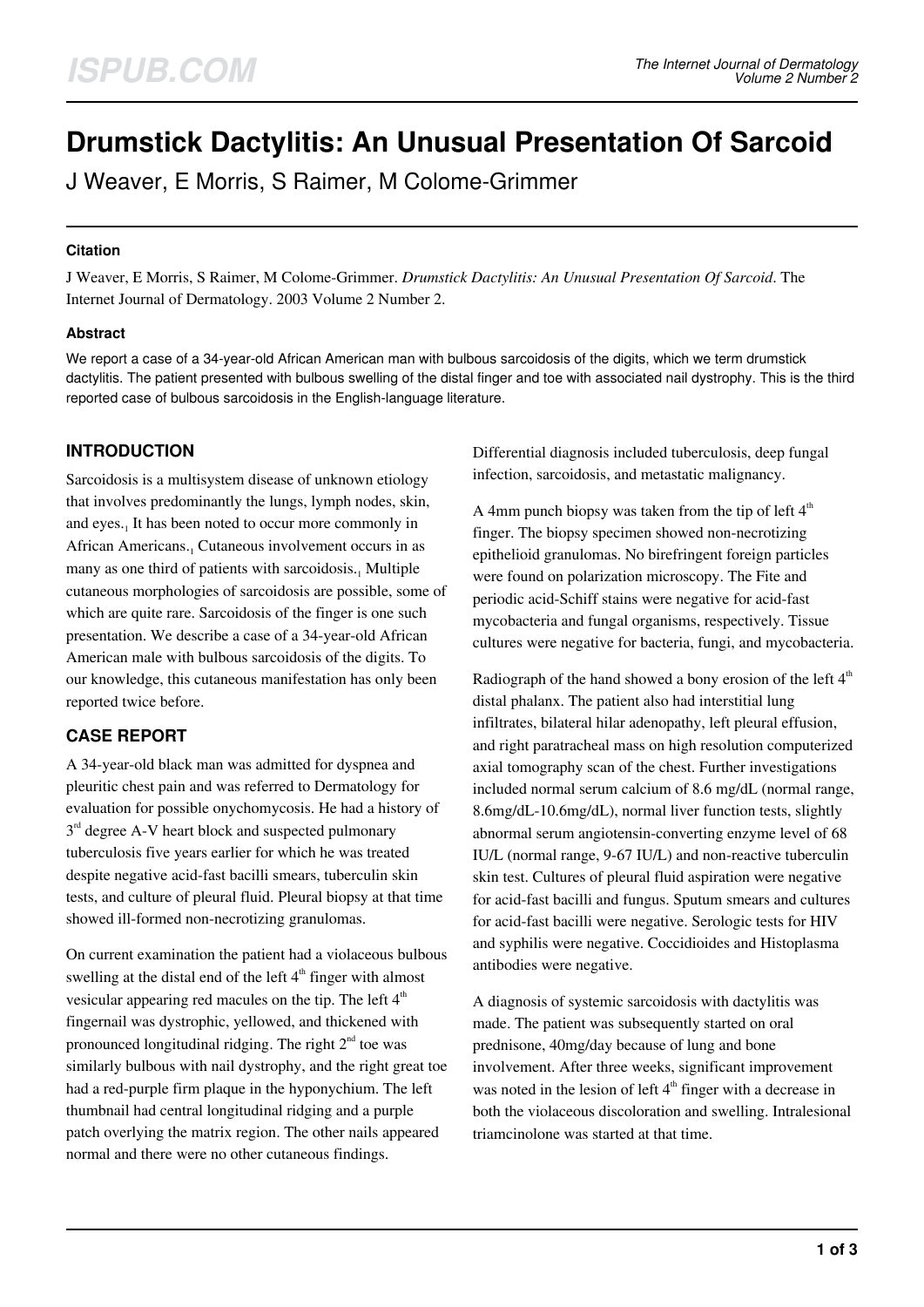## **DISCUSSION**

Finger involvement in patients with sarcoidosis is well recognized. Manifestations of the finger include multiple nodules, pseudoclubbing, true clubbing, subcutaneous nodules with ulceration, finger pain without soft tissue changes, and dactylitis.

Sarcoid dactylitis implies involvement of bone and soft tissue of the fingers, most classically presenting with bilateral<sub>6778</sub> fusiform or sausage-shaped swellings.<sub>8</sub> Dactylitis is a rare manifestation occurring in only 0.2% of patients with sarcoidosis<sub>9,10</sub> and is often associated with lupus pernio. $_{11}$  In our patient, bony erosion of the distal phalanx was evident on radiograph, although he did not present with the classic fusiform swelling of the soft tissue. Our patient presented with an unusual bulbous swelling of the digits which we term "drumstick dactylitis".

In our review of the English-language literature, we could find only two reports of patients with a similar "drumstick" shaped dactylitis. In the first case, Pitt et  $al_9$  describe a 50year-old West Indian woman with bulbous involvement of her right  $4<sup>th</sup>$  and left  $3<sup>rd</sup>$  toes. The bulbous swellings in this case contrast ours in that they were bilateral and occurred more proximally on the affected digit instead of on the fingertips. Jacyk<sub>s</sub>, in 1999, described eight South African patients exhibiting sarcoid dactylitis with nail changes similar to our patient. Of the eight patients reported, five had lupus pernio, two had a mutilating form, and one had bone changes.<sub>8</sub> In contrast to the unilateral finger involvement in our patient, all eight patients in this report were found to have bilateral involvement.<sub>8</sub> A slightly different presentation reported by Di Landro et  $al_2$  describes a patient with multiple large nodules localized to the tips of several fingers without associated nail involvement.

Nail involvement in sarcoidosis is rare. $_{12,13}$  However, in patients with sarcoid dactylitis, nail involvement occurs much more frequently..., Nail involvement may manifest as distal onycholysis, $_{14}$  subungual hyperkeratosis, $_{15}$ dystropy, $_{13}$ true clubbing, $12$  and pterygium formation. $16$  Infiltration of the nail and nearby skin may cause fissuring and swelling.<sub>13</sub> Other nail changes include longitudinal ridging, cracking, thickening, brittleness, fragility and pitting. $12$  Nail dystrophy is associated with a chronic disease course and underlying bone involvement. $_{12}$  Due to this association, sarcoidosis

accompanied by nail dystrophy warrants radiological examination of the hands and feet. In addition, Mann et al  $_{13}$ suggest a nail biopsy in patients with nail dystrophy of unknown cause to assess for sarcoidosis.

In conclusion, we describe a bulbous swelling of the distal finger and toe with associated nail dystrophy, which differs from classic sarcoid dactylitis. Drumstick dactylitis is the suggested term for this rare form of sarcoid.

# **CORRESPONDENCE TO**

Sharon S. Raimer, MD 4.112 McCullough University of Texas Medical Branch 301 University Blvd, Route 0783 Galveston, TX 77555-0783 Phone:(409) 772-1911 Fax: (409) 772-1943 Email: sraimer@utmb.edu

## **References**

1. English JC, Patel PJ, Greer KE. Sarcoidosis. J Am Acad of Dermatol 2001; 44:725-43. 2. Di Landro A, Naldi L, Locati F, Marchesi L, Cainelli T.

Nodular lesions on the fingertips. Arch Dermatol 1996; 132:459-64.

3. Lieberman J, Krauthammer M. Pseudoclubbing in a patient with sarcoidosis of the phalangeal bones. Arch Intern Med 1983; 143:1017-1019.

4. Antony F, Layton AM. A case of cutaneous acral sarcoidosis with response to allopurinol. Br J Dermatol 2000;142: 1052-53.

5. Pierson DJ, Willett ES. Sarcoidosis presenting with finger pain. JAMA 1978; 239:2023-24.

6. Leibowitz MR, Essop AR, Schamroth CL, Blumsohn D, Smith EH. Sarcoid dactylitis in black South African patients. Sem Arth Rheum 1985; 14:232-237.

7. Curco N, Pagerols X, Vives P. Subcutaneous sarcoidosis with dactylitis. Clin Exp Dermatol 1995; 20:434-435.

8. Jacyk WK. Cutaneous sarcoidosis in black South Africans. Int J Dermatol 1999;38:841-5.

9. Pitt P, Hamilton EBD, Innes EH, Morley KD, Monk BE, Hughes GR. Sarcoid dactylitis. Ann Rheum Dis 1983; 42:634-9.

10. Rodriguez-Gomez M, Fernandez-Sueiro JL, Willisch A, Fernandez-Dominguez L, Lopez-Barros G, Vega-Vazquez F. Multifocal dactylitis as the sole clinical expression of sarcoidosis. J Rheumatol 2000;27: 245-247.

11. Young JR, Gilson RT, Yanase D, Elston DM. Cutaneous sarcoidosis. Int J Dermatol 2001; 40:249-253.

12. Cox NH, Gawkrodger DJ. Nail dystrophy in chronic sarcoidosis. Br J Dermatol 1988; 118:697-701.

13. Mann RJ, Allen BR. Nail dystrophy due to sarcoidosis. Br J Dermatol 1981; 105:599-601.

14. Davies MG, McGavin CR. Onycholysis in sarcoidosis- a previously undescribed association. Br J Dermatol 1996; 135:340.

15. Fuji K, Kanno Y, Ohgo N. Subungual hyperkeratosis due to sarcoidosis. Int J Dermatol 1997; 36:125-127. 16. Kalb RE, Grossman ME. Pterygium formation due to sarcoidosis. Arch Dermatol 1985;121:276-277.